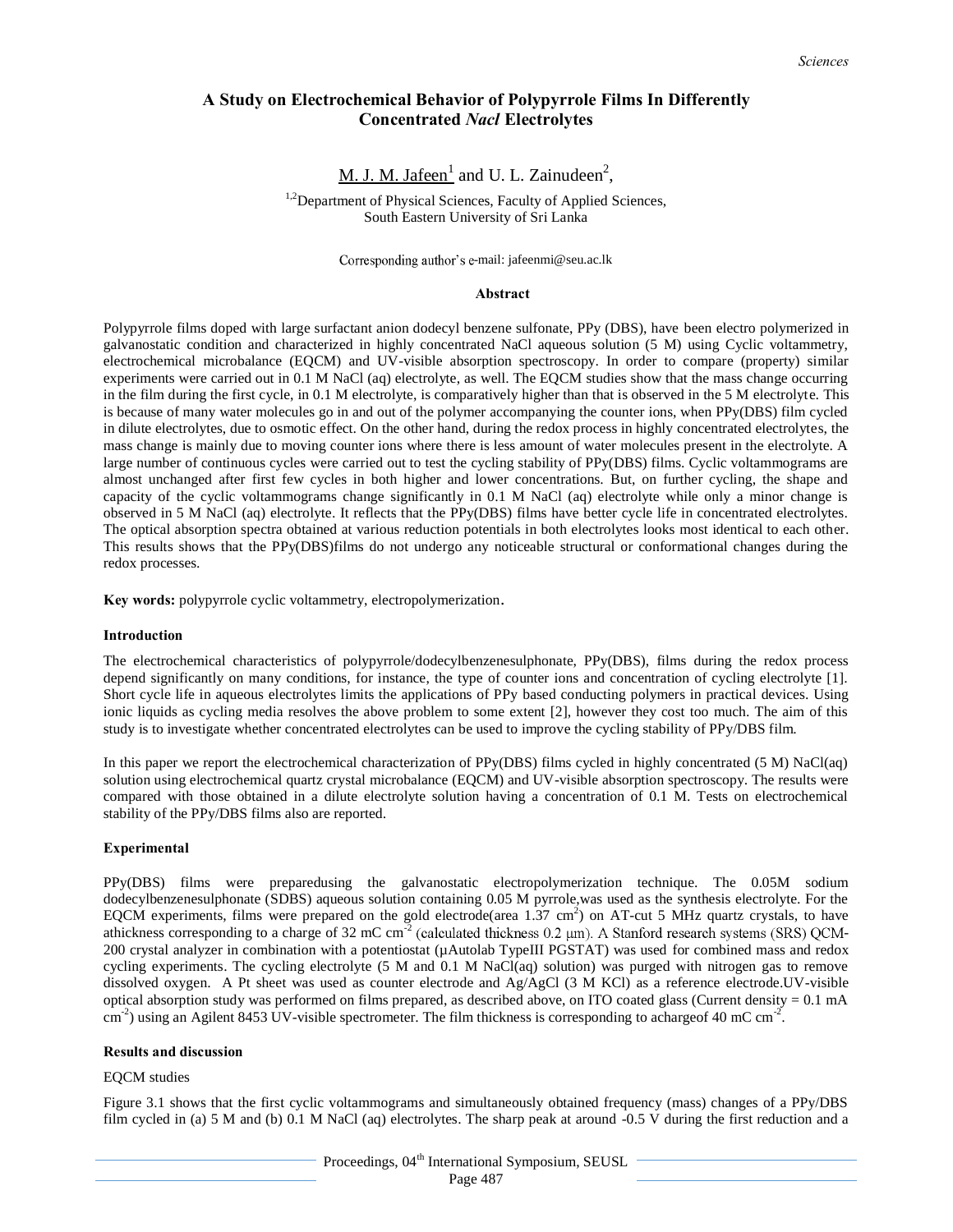broad anodic peak centered at  $-0.45$  V are the usual first cyclic characteristic of the PPy(DBS) films and these peaks represent insertion and expulsion of cation (Na+), respectively. Regarding the changes in the cyclic voltammograms in the two cycling electrolytes, only a slight shift in the reduction peak position was observed. However, frequency changes during the cathodic sweep differ by a large amount. The mass increase occurring in 0.1 M electrolyte is higher than that in 5 M electrolyte.



**Figure 3.1**: Cyclic voltammograms and frequency curves of the PPy/DBS film cycled in

(a)  $5 M$  and (b)  $0.1 M$  NaCl solution

This is because of more water molecules can enter the film accompanying the counter ions due to osmotic effect when the film is cycled in dilute electrolyte. Similar observation can be seen during the anodic scanning, as well.

To investigate the cycling stabilty of the PPy(DBS) films, about 300 continueous cycles were carried out in electrolytes having both higher and lower concentrations. The Cyclic voltammograms were found to be almost unchanged after first few cycles up to about 50 cycles in both cases. However, on further cycling, shape and capacitance of the cyclic voltammograms change significantly in the dilute electrolyte while only a minor change was observed in the cyclic voltammograms in the 5 M electrolyte. Figure 3.2 shows the capacity variation of the cyclic voltammograms obtained in both electrolytes as a function of cycle numbers. For easy comparison of the variations, the ratio of  $Cn/C10$  versus cycle number was shown in Fig.3.2, here  $Cn$ and C10 corresponds to the capacities of the nth and 10th cyclic voltammograms. Figure 3.2 clearly shows that the PPY/DBS films have better stability in the highly concentrated electrolyte.



PPy(DBS) films in (a)  $5$  M and (b)  $0.1$  M NaCl as a function of number of cycles. Cn: capacitive of nth cycle, C10: capacitive of 10th cycle

#### UV-visible absorption studies

Fig.3.3 (a) and (b) show the UV-Visible absorption spectrum of PPy(DBS) films obtained at different potentials during the steady state (after 10 cycles) reduction of the film in 5 M and 0.1 M NaCl(aq) solutions, respectively. Both sets of spectra look identical except for slight difference in the amount of absorption. However, no change in the peak positions corresponding to